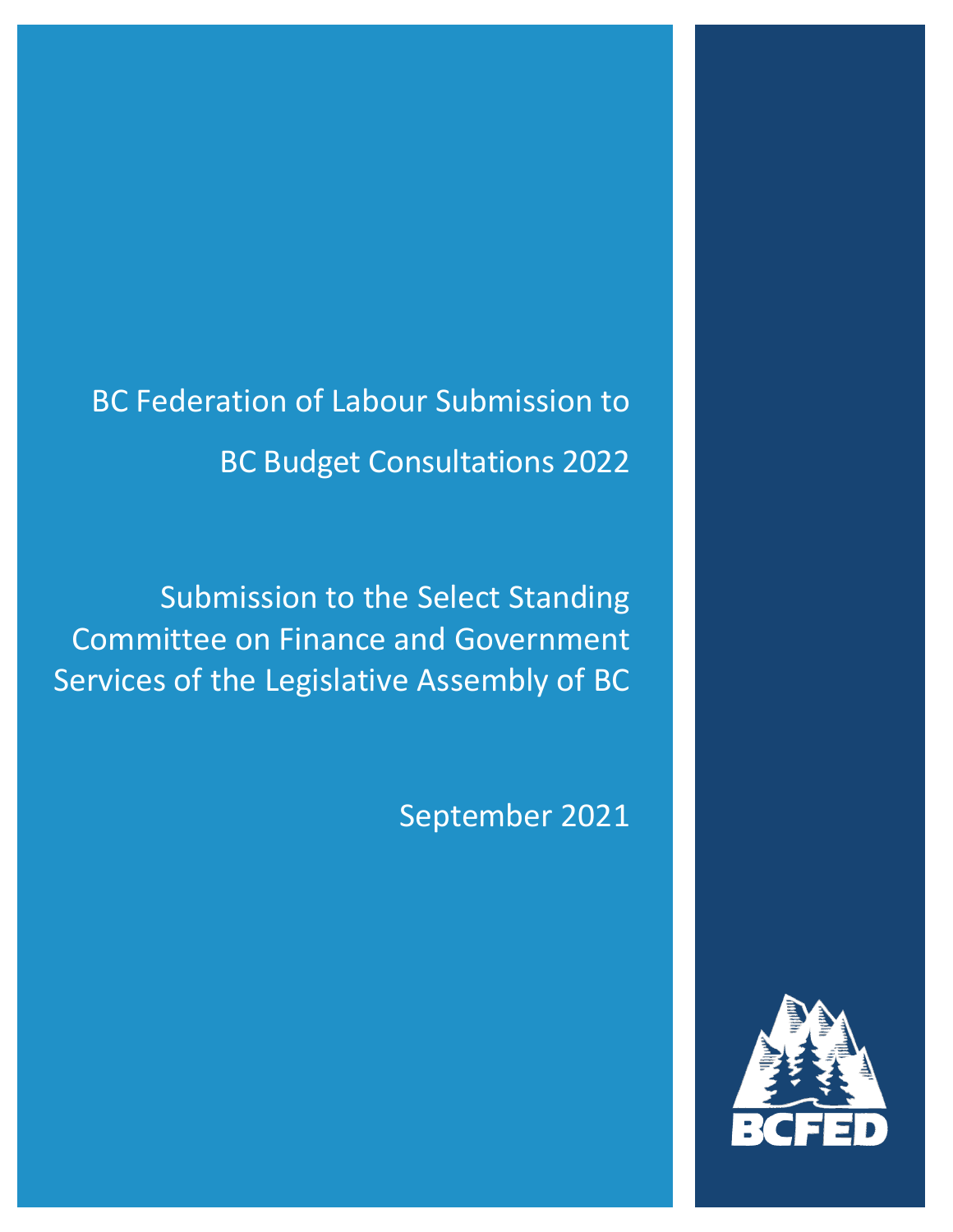# Authority

This submission is respectfully submitted on behalf of the executive officers of the BC Federation of Labour ("BCFED") and represents the view of over 500,000 affiliated members working across sectors in the BC economy.

The BC Federation of Labour represents more than 500,000 members of affiliated unions, working in every sector of the economy and every corner of the province. The BCFED has a long and proud history of fighting for the rights of all working people. The goals of the BCFED are best exemplified by the slogan: "What we desire for ourselves, we wish for all."

Respectfully submitted,

W Laire Rock

**W. Laird Cronk** President

1000-21sub lc bcfed submission to bc budget consultations 2022/km<sup>/novel</sup>.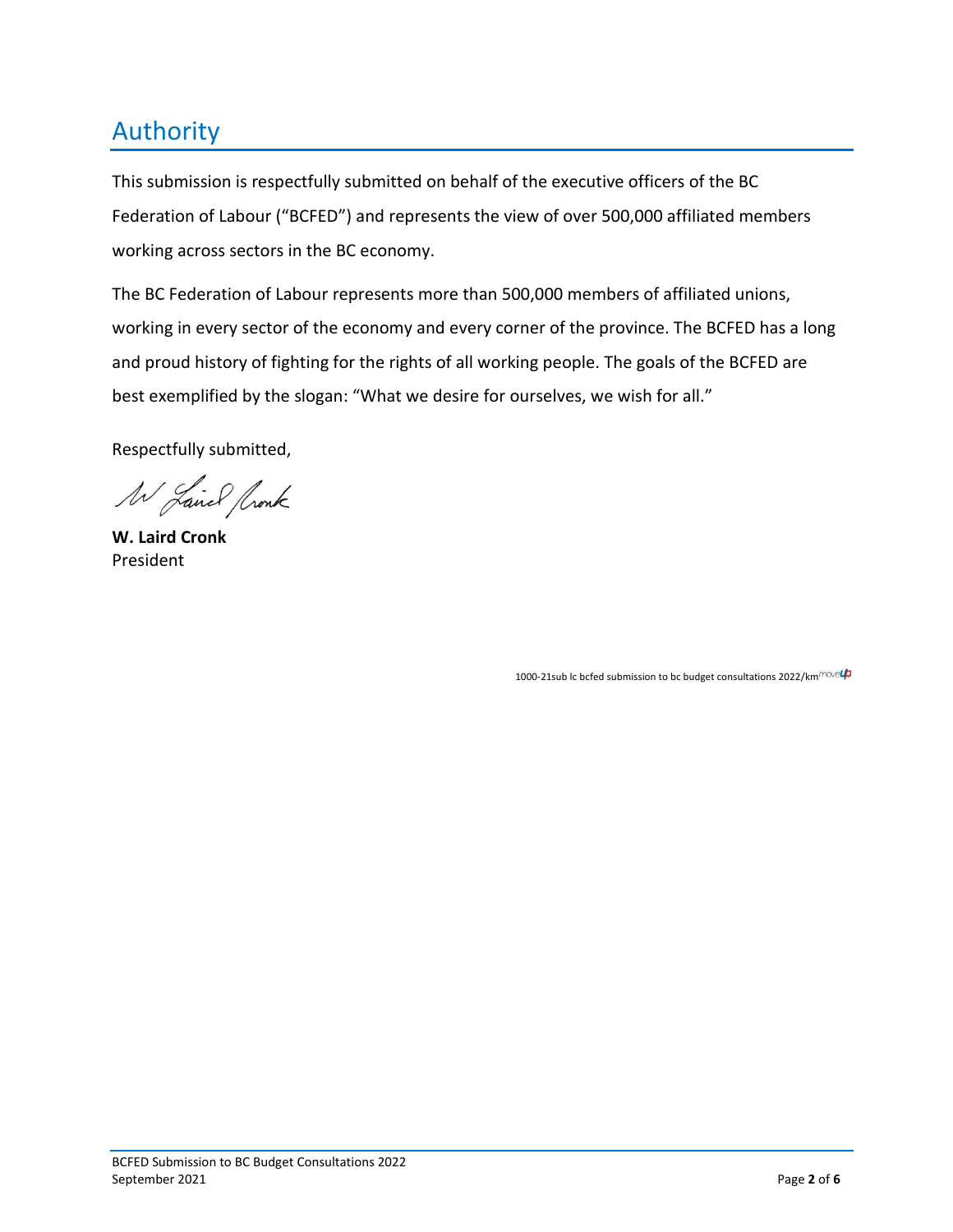# Introduction

Throughout the pandemic workers have been there, providing essential services, from food delivery to health care and beyond. It is due to the sacrifices of essential workers and their families that so many others were able to safely work from home.

While the pandemic did not create them, COVID-19 has exposed inequities and gaps in our public health and social safety systems. The pandemic impacted some communities much more heavily than others. Women, racialized workers, new British Columbians and migrant workers have been hit hardest — both by the outbreak itself and by the economic insecurity it exacerbated. Too many workers have been pushed outside the structures built to protect them. They find themselves in limbo, unsure whether employment protections apply to them.

The BC government has a responsibility to address these gaps as part of its economic recovery plan. That plan must put workers at the centre of every decision and tangibly reduce inequities. Below, we outline some concrete proposals that can meaningfully close those gaps.

## Keeping employers accountable

In 2019, important changes were made by the BC NDP government at the Employment Standards Branch to ensure that workers facing a problem could access a person and not just a self-help kit. However, the Branch has not recovered from the cuts made by the former BC Liberal government, or from the influx of new complaints spurred by the elimination of the self-help kit. Now, workers face unconscionably long delays. It could take more than a year before a worker hears from a case worker, let alone has their issue resolved.

Justice delayed is justice denied. And it is lower-wage, more marginalized workers that are being hurt the most.

There are also thousands of misclassified workers in our province who lack access to justice. They have been told they are independent contractors, but for the majority, this is inaccurate. When misclassified as independent contractors, they are excluded from basic protections under the *Employment Standards Act*, including access to paid sick leave, minimum wage and statutory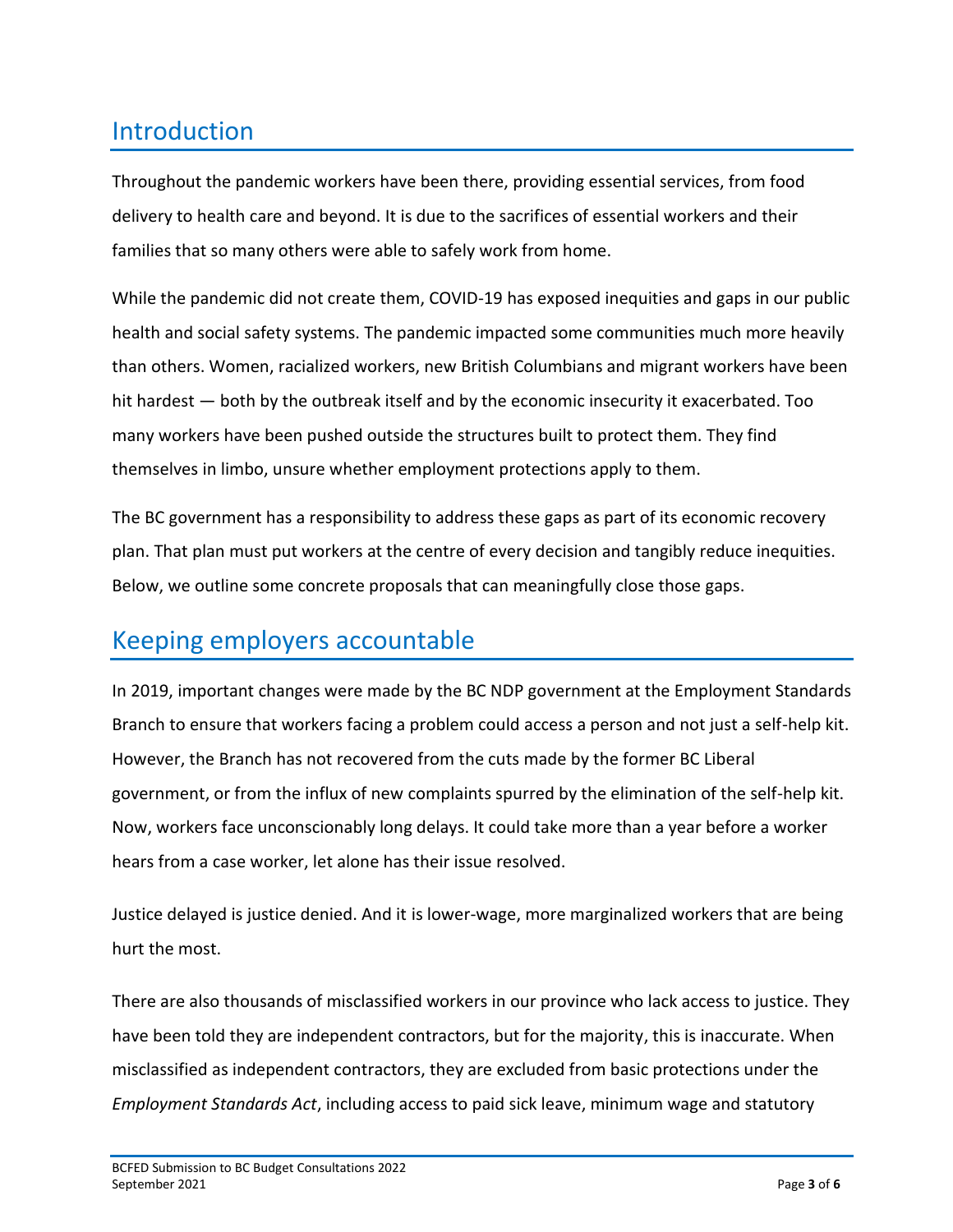holidays. A misclassified worker is left with no employment rights as they face the long wait for a determination from the Employment Standards Branch.

The Employment Standards Branch has a smaller budget and fewer offices and employees than it had 20 years ago. Yet there are well over half a million more workers in our province today, as well as a new registry for employers using the Temporary Foreign Worker Program, and expanded responsibilities to support workers flowing from the *Employment Standards Amendment Act*. In addition, the Branch is tasked with delivering on the proactive enforcement that workers rely on to ensure that they are treated fairly and that employers are living up to the minimum standards of the law.

The BC government must work urgently to ensure that when workers come forward and ask for support with rights violations by their employers, the system has the capacity to support them. There is no economic recovery without workers. We cannot leave them behind. Let's make sure that the Employment Standards Branch is adequately funded to deliver the needed services and supports.

#### *The BC Federation calls on the government to:*

• Allocate an additional \$14 million of annual funding to the Employment Standards Branch in budget 2022.

The BC government has helped businesses weather the unprecedented impacts of the pandemic. Unfortunately, none of the range of financial supports for businesses have been accompanied by conditions that ensure workers see the benefits and protections they deserve. This was a particular issue in the hospitality sector, where many lower-wage workers from equity-seeking groups lost their jobs despite their employers pocketing government grants and wage subsidies. When the BC government provides financial support or incentives to businesses, at a minimum it must include guarantees that workers will be rehired and keep their jobs.

#### *The BC Federation calls on the government to:*

• Ensure that financial support for businesses comes with clear conditions that ensure that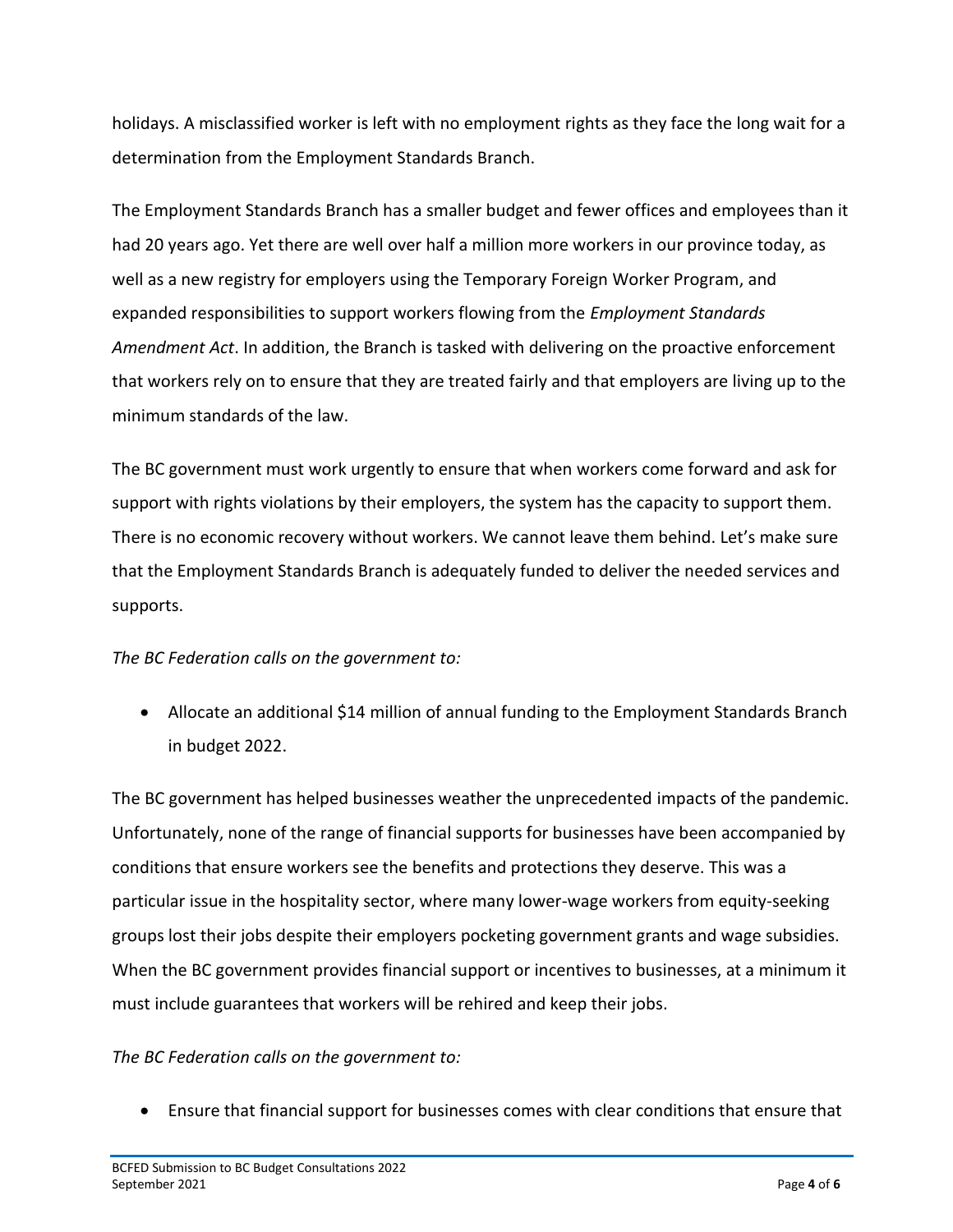workers retain or are rehired to their jobs.

# Ensure success of skilled trade certification

To spur economic recovery, governments often turn to infrastructure projects. But too often, we have seen these projects reinforce inequities rather than close existing gaps. We need to make sure that women, Indigenous workers and members of other equity groups benefit from these investments with new skills and good jobs. New initiatives like Skilled Trades Certification and continued investments in programs like the BC Centre for the Women in the Trades will support women and members of other equity groups to build family and community supporting careers. The government needs to make sure adequate funding is there to support this transition so workers can succeed.

*The BC Federation calls on the government to:*

• Increase the budget of the Industry Training Authority by 25% to ensure the success of the Skilled Trades Certification program.

## Reduce barriers to unionization

Unions are one of the key counterweights to economic inequality and gender and racial wage disparities. Not only do they lift the health and safety standards, and wages and benefits of their members, they also raise the floor for all workers. When workers come together to improve their working conditions by forming a union, they need the resources to ensure that process is adjudicated quickly and efficiently. Further support is needed to continue the modernization of the Labour Relations Board and its services.

*The BC Federation calls on the government to:*

• Increase the budget of the Labour Relations Board by an additional \$1 million per year.

## **Conclusion**

Investing in the structures that support workers has tremendous payoff. It provides stability,